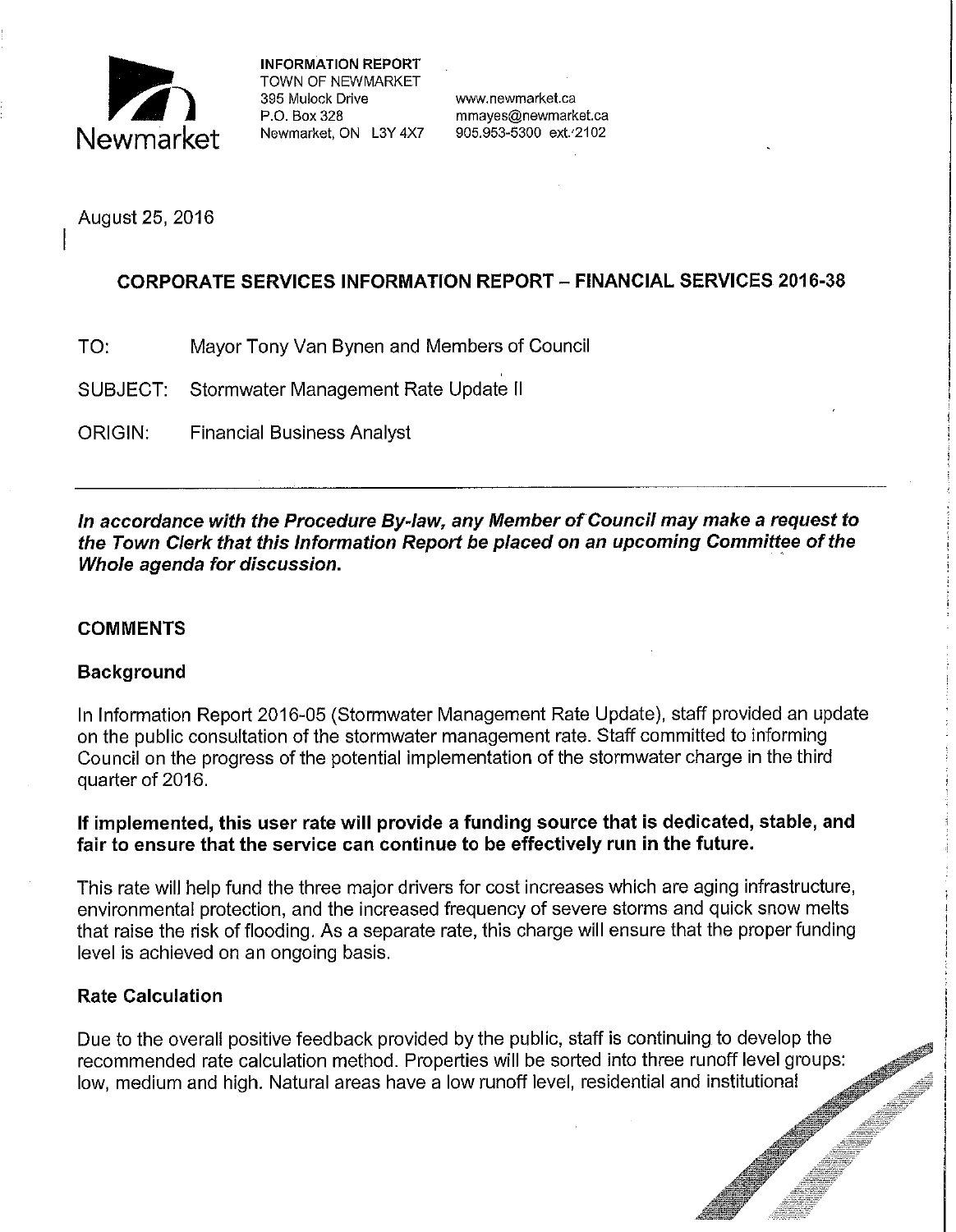properties have a medium runoff level, and industrial and commercial properties have a high runoff level. See Table 1 for graphics of the types of properties that fall into each runoff group.

| <b>Low Runoff Group</b>                                                                                                                                                                                                                                                                                                                                                                                                                                                                                  | <b>Medium Runoff Group</b>                 | <b>High Runoff Group</b>                                                                                        |
|----------------------------------------------------------------------------------------------------------------------------------------------------------------------------------------------------------------------------------------------------------------------------------------------------------------------------------------------------------------------------------------------------------------------------------------------------------------------------------------------------------|--------------------------------------------|-----------------------------------------------------------------------------------------------------------------|
| œ<br>A 23 MARCH 2004 2003 - 125 CAME ALACH VOLA 3 AN AMARAM<br>and announcement and provided to<br>The stage is help been wanted that the second contract of the second second second second second second second second second second second second second second second second second second second second second second second<br>with the community reacting to an evening<br>Mars when mango is an even share country consideration.<br>consideration was an on order of the ordinary distinguished |                                            | the active state case and consideration of the state of the state of the state of the state of the state of the |
| Examples: Natural Areas, Golf<br>Courses                                                                                                                                                                                                                                                                                                                                                                                                                                                                 | Examples: Residential and<br>Institutional | Examples: Commercial,<br>Industrial and Mixed Use                                                               |

# **Table 1: How Properties Are Sorted into Runoff Groups**

Staff has been developing software that that sorts 27,000 Newmarket properties into these three discrete groups. This method saves staff time as individual properties do not need to be monitored for changes in how much runoff they produce.

### **Based on public feedback, this charge calculation method is seen as fair in that properties are charged what they should be charged, yet it is not overly costly to administer.**

Once the properties are grouped, the average imperviousness of each group is required in order to set the stormwater rates. (Imperviousness is a measure of the percent of a property that is covered by hard surfaces like pavement and rooftops). The more imperviousness a group has, the more it costs to service their properties with stormwater management. 100 properties were sampled from each class to determine the average imperviousness. The average imperviousness of the runoff levels is illustrated in Table 2 below.

# **Table 2: Average Imperviousness by Runoff Group**

| <b>Runoff Group</b> | <b>Average Imperviousness</b> |  |  |
|---------------------|-------------------------------|--|--|
| Low                 | 9.0%                          |  |  |
| Medium              | 44.0%                         |  |  |
| High                | 88.0%                         |  |  |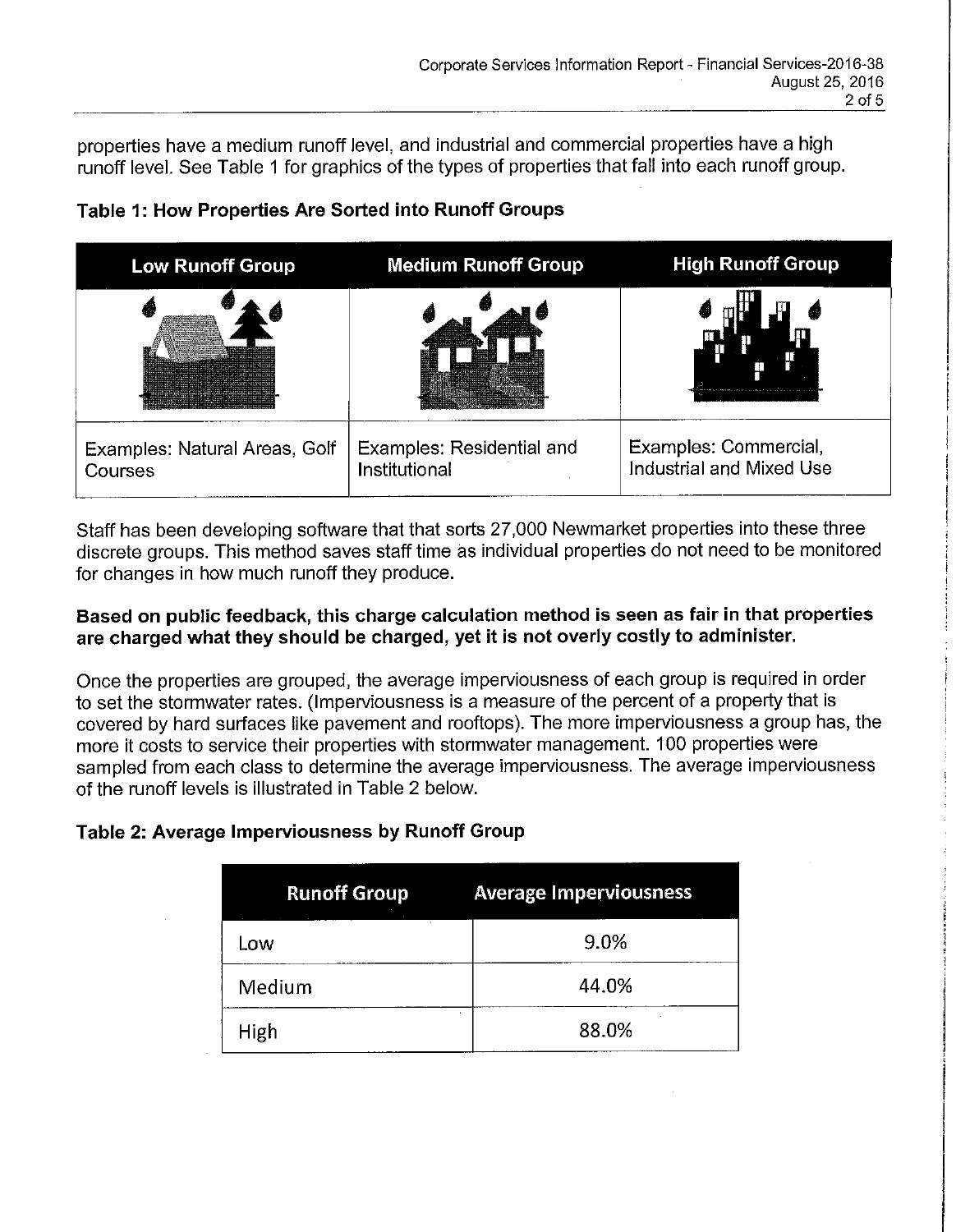#### **Financial Impact**

With the average imperviousness of each runoff level, the average bill can be estimated for each group. Table 3 illustrates the estimated average rate using a funding level of \$2.4 million per year. The current estimated funding level is \$1.2 million per year. As the Town proceeds with the budget process, the estimates will be refined.

#### **Table 3: Estimated Average Stormwater Charge for 2017**

|                                  | Low    | <b>Medium</b> | <b>High</b> |
|----------------------------------|--------|---------------|-------------|
| Rate Per Square Meter            | \$0.02 | \$0.12        | \$0.24      |
| Average Size in Square<br>Meters | 14.200 | 600           | 3,720       |
| Average Annual Fee $^1$          | \$284  | \$69          | \$860       |

To see how properties could be impacted by moving stormwater funding from a taxation based fee calculation to a customer based fee calculation, see Table 4. Please note: 'Total Annual Municipal Costs' includes annual property taxes (Town only) and water/wastewater fees for an average user. As stormwater costs are currently included in both the tax-supported and the ratesupported budgets, this is the appropriate benchmark.

#### **Table 4: Impact of Implementing a Stormwater Charge**

| mpact of implementing a Stormwater Unarge                        |        |               |             |
|------------------------------------------------------------------|--------|---------------|-------------|
|                                                                  | Low    | <b>Medium</b> | <b>High</b> |
| <b>Total Annual Municipal Costs</b><br>without Stormwater Charge | 2,368  | 2,804         | 10,778      |
| <b>Total Annual Municipal Costs with</b><br>Stormwater Charge    | 2,610  | 2,827         | 11,466      |
| Change in Total Annual Municipal<br>$Costs$ (\$)                 | \$242  | \$23          | \$687       |
| Change in Total Annual Municipal<br>Costs $(\% )$                | 10.22% | 0.83%         | 6.39%       |

*<sup>1</sup>*The rate per square meter times the average size in square meters does not equal average annual fee due to rounding.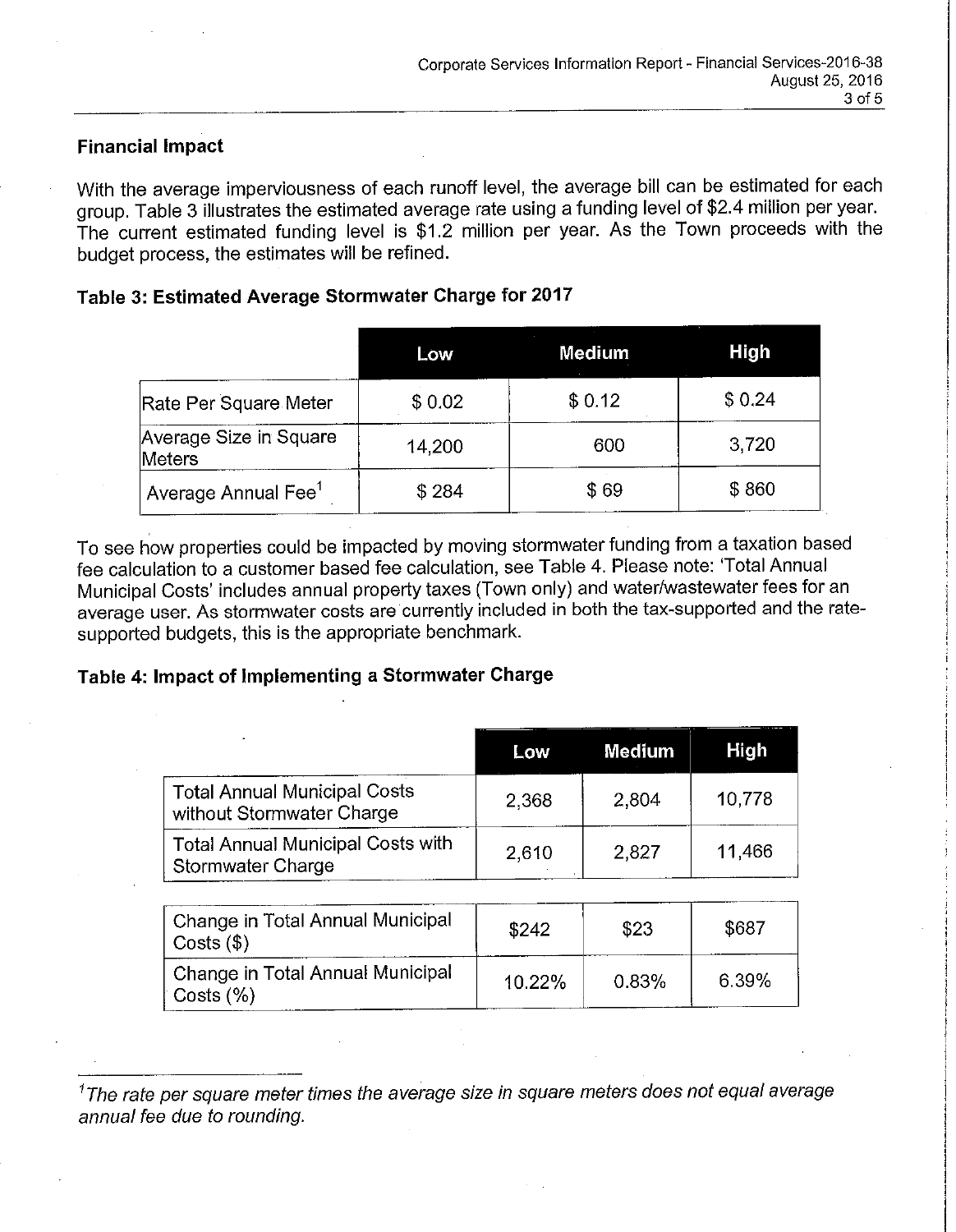## **Credit Program**

To recognize significant runoff reductions, the Town will be implementing a stormwater charge credit program for high level runoff properties. High runoff properties can reduce their runoff by implementing low impact development features.

**The credit program will clearly outline the benefits businesses can receive by reducing their runoff. This will maximize the use of current engineering reports and site plan agreements, which will minimize the costs businesses need to incur to apply for the credit.** 

Based on public feedback, residents want to keep administration costs of the charge low. A study conducted by the City of Mississauga found that for every \$1 in credits they would provide to residential customers if they implement a residential credit program, \$4 will have to be spent on administration. The implementation of a credit program would increase the cost of providing the stormwater service and increase the overall stormwater charge.

The implementing features to reduce runoff in order to receive a credit would not be financially beneficial for residents. Assuming a resident installs a rain barrel for \$100 and reduces their runoff by 15%, they would receive an annual credit of \$4.50. There would be a payback period of 22 years.

**Because a residential credit program would have a negative financial impact for the utility and would not provide a strong financial incentive to reduce runoff, a residential credit program is not currently under consideration.** 

Best practices indicate that what motivates residents to implement runoff reduction features is pride in their homes. Education and recognition programs have been successful in other municipalities for reducing runoff.

## **Communication Plan**

Building on the initial communications of the stormwater charge, staff has developed a communication plan for implementation.

### **The Town and the Newmarket Chamber of Commerce have partnered to hold a forum with businesses to talk about how this new charge will impact them. The forum will take place before staff provides the report to recommend the adoption of the charge.**

Pending Council approval of the charge, a new stormwater charge page and video will go live on the Town's website explaining why the Town is implementing a stormwater charge and how it works. A postcard will be sent out to households and businesses to deliver the same message. Advertisements will be in local news publications.

Staff will report back in October of 2016 with a report proposing the stormwater charge to be implemented in 2017 for Council approval.